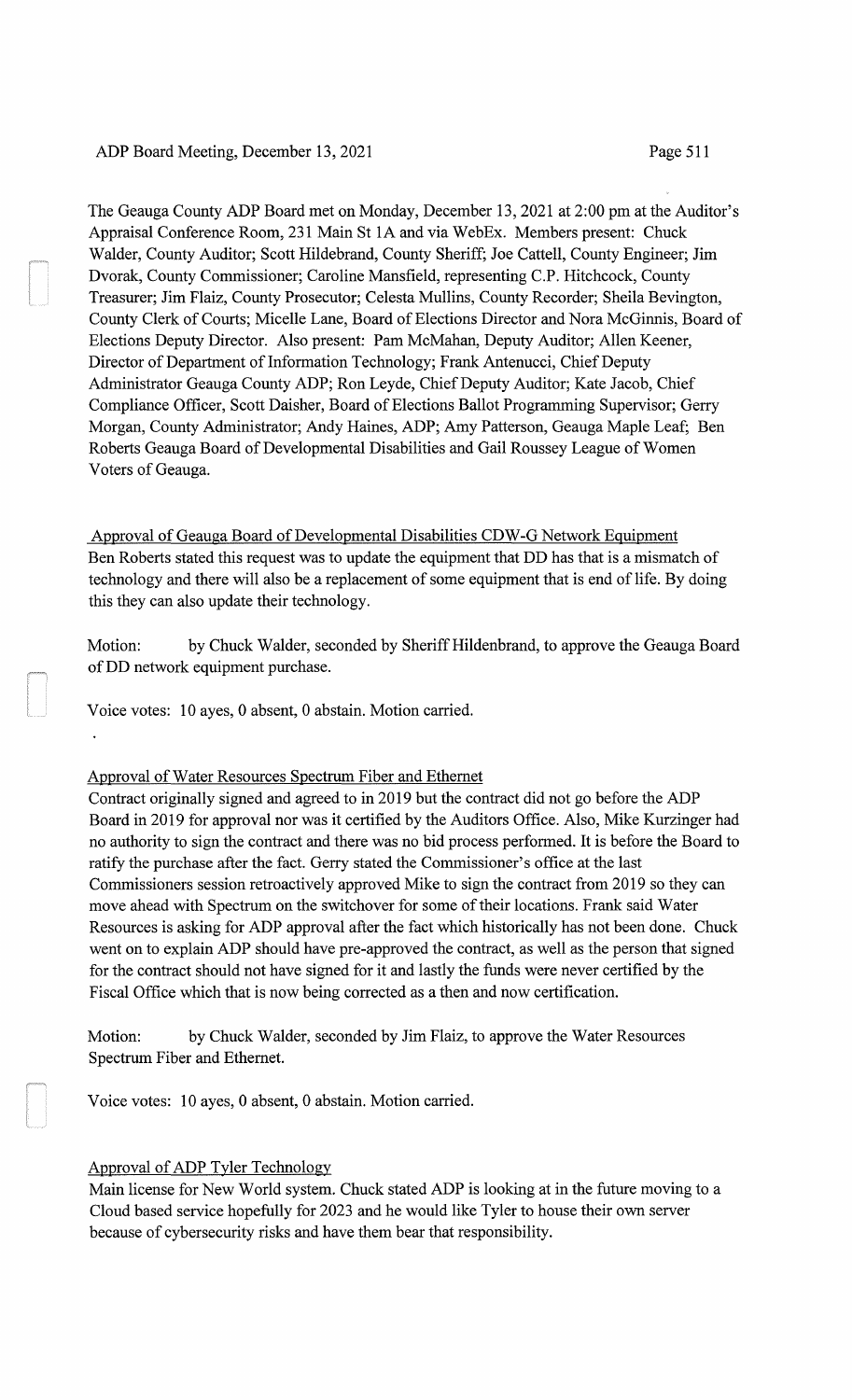ADP Board Meeting, December 13, 2021 Page 512

Motion: by Jim Flaiz, seconded by Caroline Mansfield, to approve the ADP Tyler Technologies.

Voice votes: 10 ayes, 0 absent, 0 abstain. Motion carried.

### Approval of ADP Norstan/ Black Box Support for ADP

Black Box support hours block to begin to assess what future steps to take on the remediation and also possibly remediate a few of the errors. Chuck said the money came from the Commissioners for this and thanked them. ADP is trying to resolve the issues they are able to but need assistance from Black Box. There are also new rules and procedures regarding passwords and computers in use in the County one of which is employee computers need to be shut down once a week for a reboot process. Chuck also said this is just the beginning more money will be needed for new equipment and to upgrade software plus implement some architectural changes. Sheriff asked if they were going to get periodic updates and Chuck said yes that updates will be given on the progress and any new issues.

Motion: by Joe Cattell, seconded by Celesta Mullins to approve the ADP Black Box Support.

Voice votes: 10 ayes, 0 absent, 0 abstain. Motion carried.

#### Approval of ADP Norstan/ Black Box Cisco Phone Licenses

Cisco changed their phone licensing model and it will not fall under the Smartnet contract that ADP has used in years past so new support contract is needed. Chuck said he has asked ADP to move their phone licenses to the Cloud as some of the phones have been vulnerable to some of the Cyber hacks we have experienced.

Motion: by Jim Dvorak, seconded by Sheriff Hildenbrand, to approve the ADP Black Box Cisco Phone Licenses.

Voice votes: 10 ayes, 0 absent, 0 abstain. Motion carried.

#### Approval of BOE KNOWink Ohio Poll Pad W/ Printers

Frank said this is another ratification item after the fact along with the next agenda item from Board of Elections. Michele said they purchased the pads at the direction of the BOE Board and they did not believe it connected with the County network so did not seek ADP approval. Frank said the pads do connect to the network. Chuck stated ORC 307.84 which guides ADP's requirements says any technology needs approval.

Motion: by Chuck Walder, seconded by Sheila Bevington, to approve the BOE KNOWink Ohio Poll Pad WI Printers

Voice votes: 10 ayes, 0 absent, 0 abstain. Motion carried.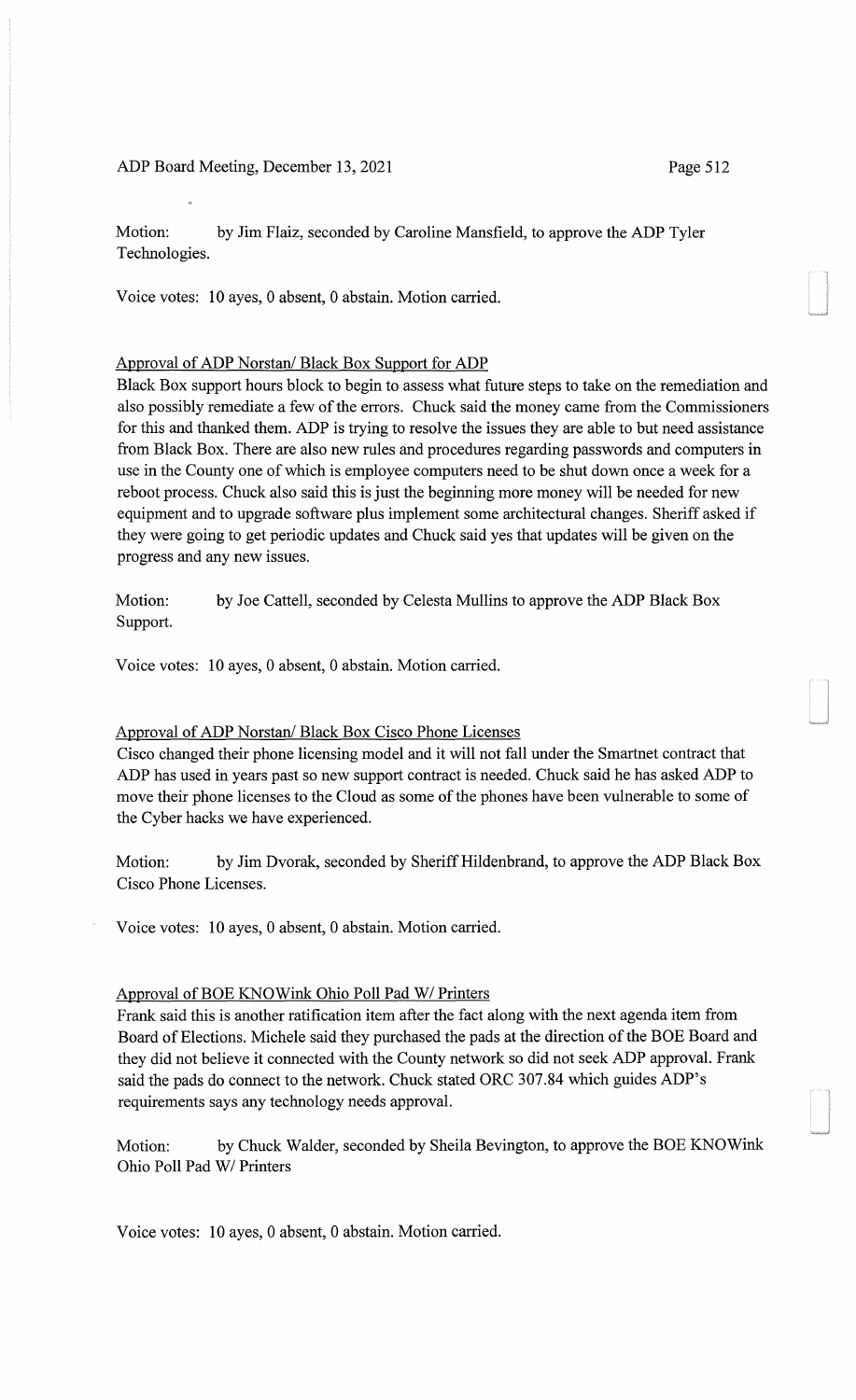### ADP Board Meeting, December 13,2021

# Approval of BOE Election Systems and Software Memory Device Same as above. Motion: by Chuck Walder, seconded by Sheila Bevington, to approve the BOE\_Election Systems and Software Memory Device

Voice votes: 10 ayes, 0 absent, 0 abstain. Motion carried.

# Approval of BOE Spectrum for 470 Center Street

Tabled until further information can be provided. Chuck stated he has been asked by the Commissioners to only buy equipment that could be moved to the new building and asked if that understanding has changed. Gerry stated it has as BOE was not going to move until after the next gubernatorial election and the other still outstanding item is finding a place for the Commissioner's office in the City. Jim would like everyone to be mindful of the cost to the taxpayers to support 4 70 after the new building is operational. Michelle said the agreement to stay was between the Board of Elections and the Commissioners. Scott Daisher said the approval was withdrawn because they do not have the paperwork to show the point to point contract between 470 and 231 Main that they were looking to purchase.

## Approval of Mental Health Griffin Technology Group

Frank said he has a few problems with the contract that Griffin is providing to Mental Health. One problem with the contract is there is an option for paying with other forms of currency like possibly Cryptocurrency and in addition, Griffin has final say over security measures for Mental Health. Chuck stated that from a Fiscal standpoint the vendor services they are going to do complete backups and if over 900GB a month will be billed separately. So, it is a fixed price contract with an extended clause so it needs a cap so Fiscal can certify the contract and for these many reasons the ADP Board can not approve until changes are made in the contract.

Motion: by Jim Flaiz, seconded by Caroline Mansfield, to disapprove the Mental Health Griffin Technology Group.

Voice votes: 10 ayes, 0 absent, 0 abstain. Motion carried.

#### Update on Security Issues

Frank said there have been a few more phishing attacks that the County was man in the middle on and it reached some County employees through emails. There was also a brute force attack that due to pushing some of the websites to a third party when the attack happened ADP called the vendor and let them know that their server might have a problem and they remediated it. Courts remediated a complete overhaul to their server. Neothink, an ADP outside vendor, helped secure the Courts server so it is really secure. The Engineers Office is adding Office 365, multifactor authentication and some Website security and are going where other County Offices need to go. Lastly, there was a toll fraud case where the intent is that it shows as a missed call and when the user calls back it charges a premium rate at a high-end cost and the person that sets up the scam gets a percentage of the cost these are initiated from all over the world.